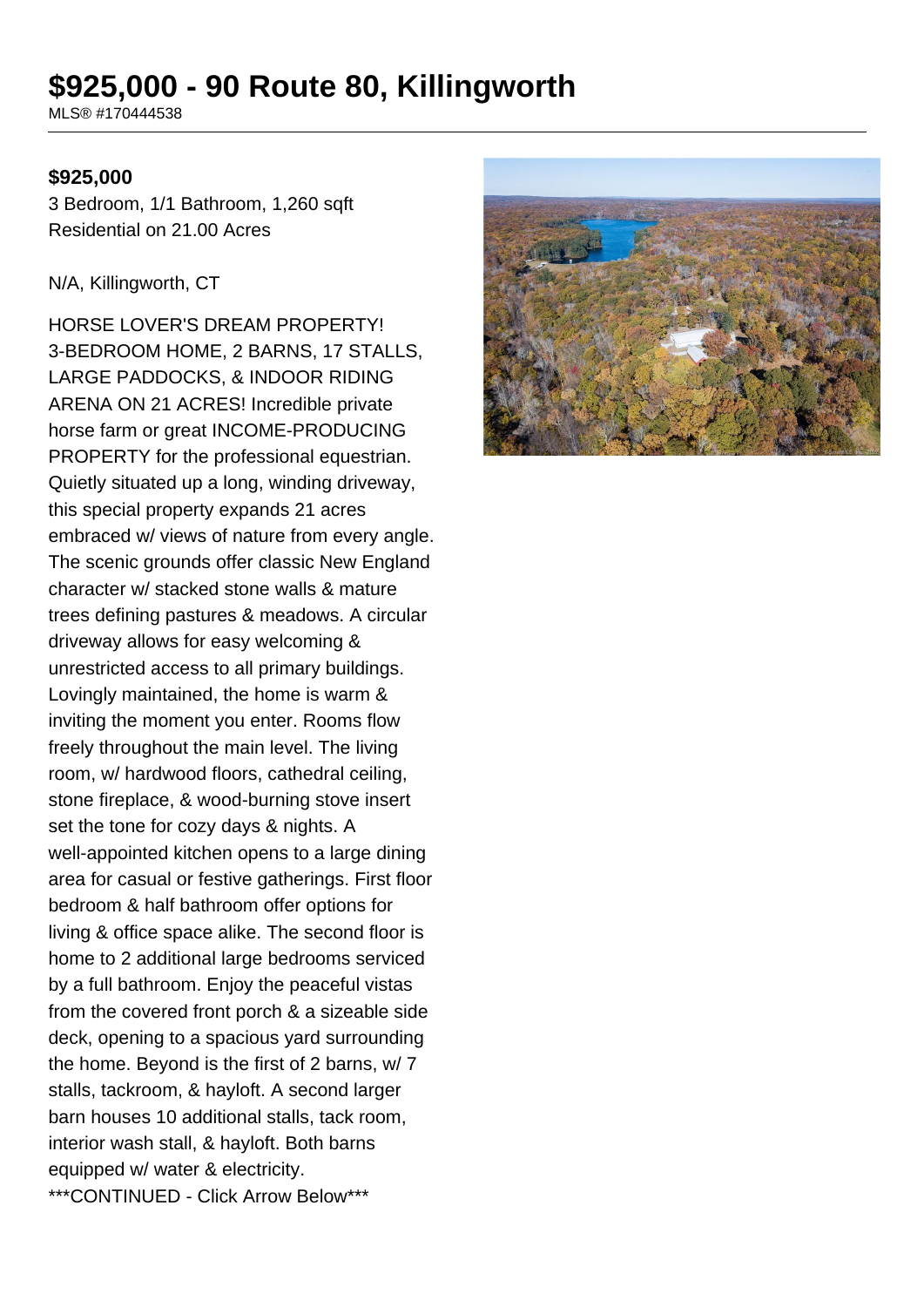Built in 1983

### **Essential Information**

| MLS@#                 | 170444538            |
|-----------------------|----------------------|
| Price                 | \$925,000            |
| Bedrooms              | 3                    |
| <b>Bathrooms</b>      | 1/1                  |
| Full Baths            | 1                    |
| Half Baths            | 1                    |
| <b>Square Footage</b> | 1,260                |
| Acres                 | 21.00                |
| <b>Year Built</b>     | 1983                 |
| <b>Type</b>           | Residential          |
| Sub-Type              | <b>Single Family</b> |
| <b>Style</b>          | Cape Cod             |
| Status                | Closed               |

## **Community Information**

| Address      | <b>90 Route 80</b> |
|--------------|--------------------|
| Area         | N/A                |
| Subdivision  | N/A                |
| City         | Killingworth       |
| County       | Middlesex          |
| <b>State</b> | СT                 |
| Zip Code     | 06419              |

## **Amenities**

| Features   | <b>Generator Ready, Thermopane Windows</b> |
|------------|--------------------------------------------|
| Parking    | <b>Off Street Parking</b>                  |
| Garages    | <b>Off Street Parking</b>                  |
| Waterfront | Not Applicable                             |

## **Interior**

| <b>Interior Features</b> | Cable - Available, Open Floor Plan                                                                |  |  |  |  |
|--------------------------|---------------------------------------------------------------------------------------------------|--|--|--|--|
| Appliances               | Dishwasher, Dryer, Electric Range, Electric Cooktop, Freezer,<br>Refrigerator, Range Hood, Washer |  |  |  |  |
| Heating                  | Oil, Baseboard, Hot Water, Zoned                                                                  |  |  |  |  |
| Cooling                  | <b>Window Unit</b>                                                                                |  |  |  |  |
| Fireplace                | Yes                                                                                               |  |  |  |  |